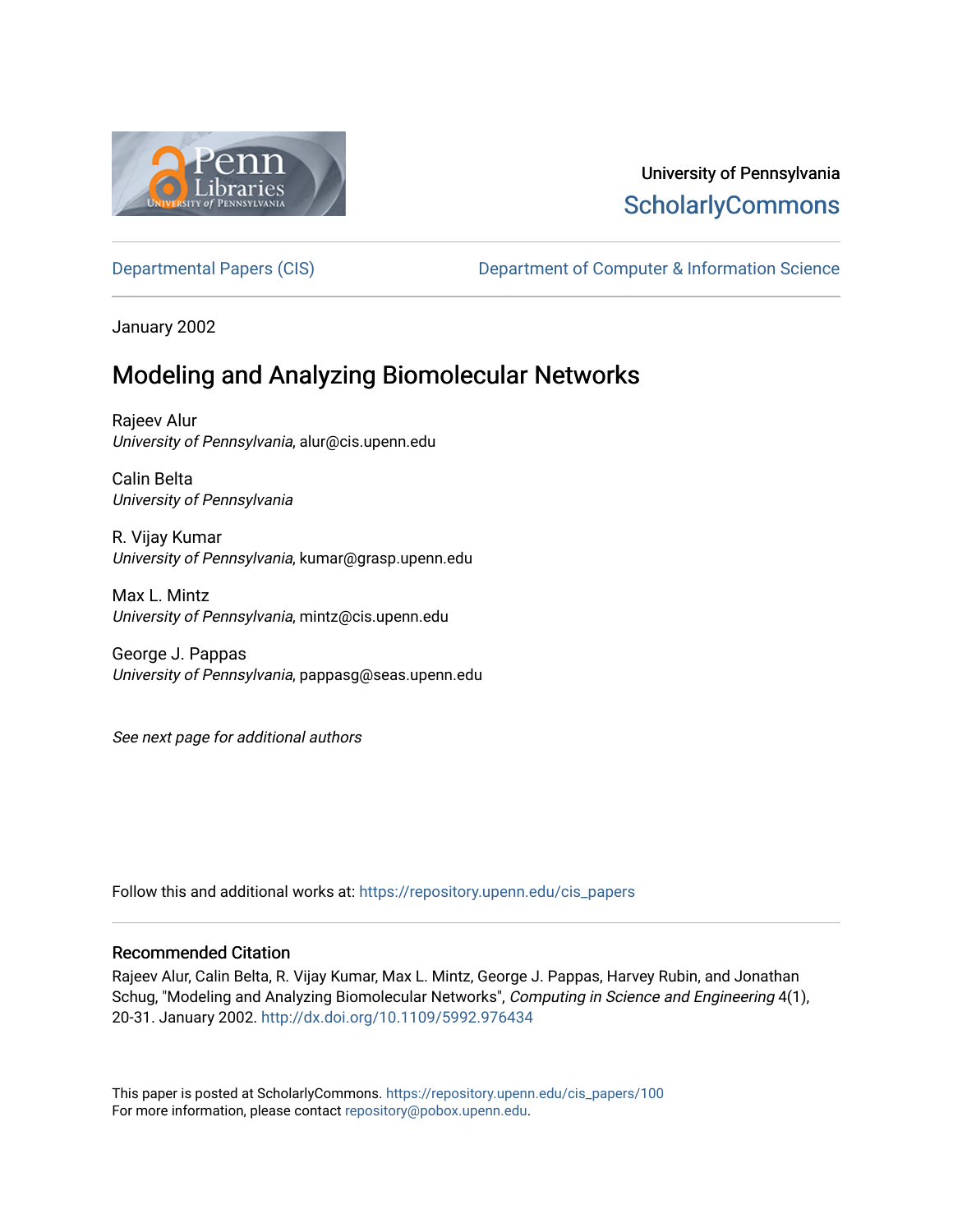## Modeling and Analyzing Biomolecular Networks

### Abstract

The authors argue for the need to model and analyze biological networks at molecular and cellular levels. They propose a computational toolbox for biologists. Central to their approach is the paradigm of hybrid models in which discrete events are combined with continuous differential equations to capture switching behavior.

### Keywords

biocomputing, biomolecular electronics, discrete event simulation, stochastic systems, agents, biological networks, biomolecular networks, cellular levels, computational toolbox, discrete events, genetic circuits, hybrid models, modes, molecular levels, switching behavior

## Author(s)

Rajeev Alur, Calin Belta, R. Vijay Kumar, Max L. Mintz, George J. Pappas, Harvey Rubin, and Jonathan Schug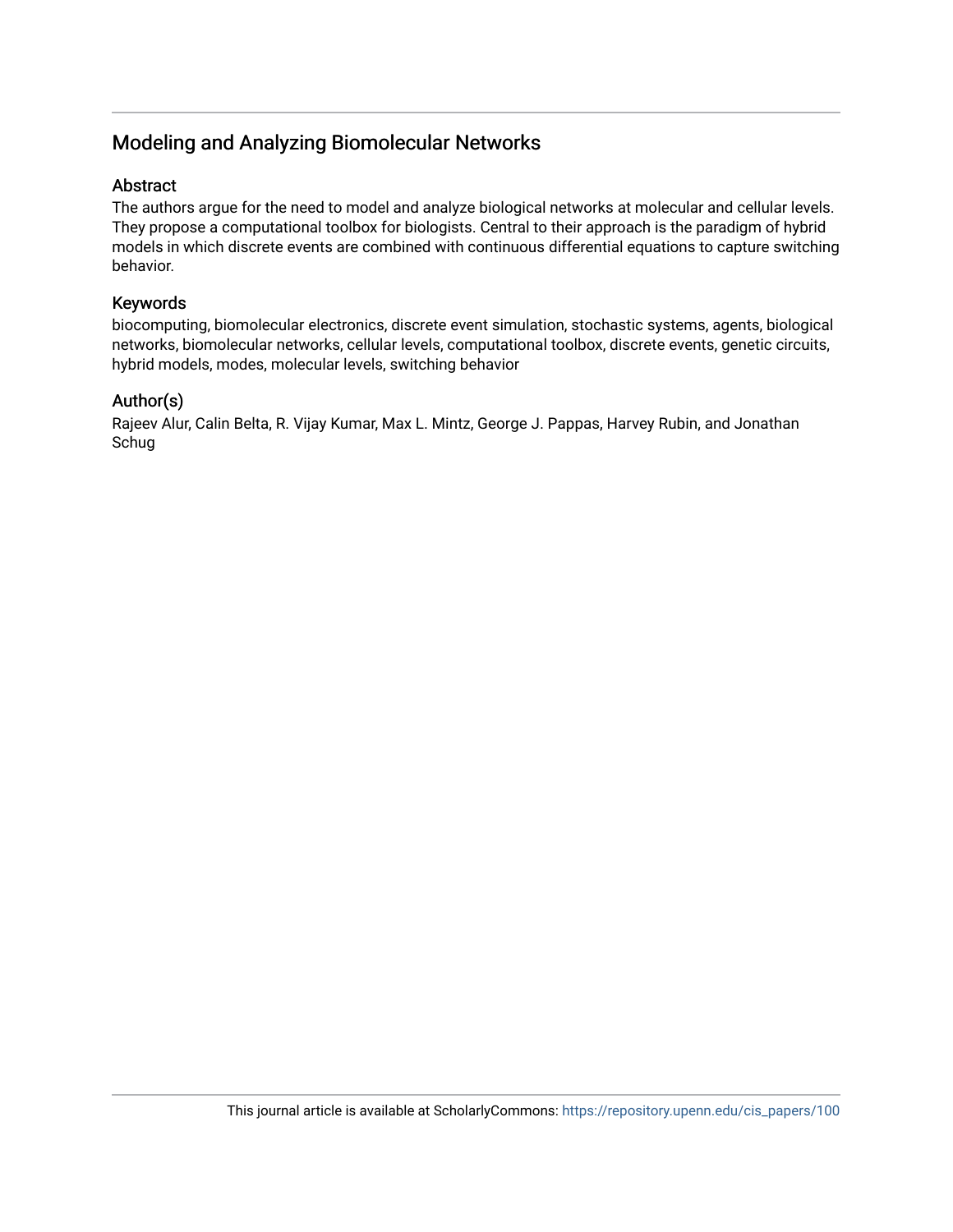# MODELING AND ANALYZING BIOMOLECULAR NETWORKS

*The authors argue for the need to model and analyze biological networks at molecular and cellular levels. They propose a computational toolbox for biologists. Central to their approach is the paradigm of hybrid models in which discrete events are combined with continuous differential equations to capture switching behavior.*

> **WE now know that approximately**<br>30,000 to 40,000 genes effec-<br>tively control and regulate the<br>human body. The recent com-<br>pletion of a rough draft of the human genome and 30,000 to 40,000 genes effectively control and regulate the human body. The recent comthe complete sequence of *Drosophila melanogaster*, *Caenorhabditis elegans*, *Mycobacterium tuberculosis*, and numerous other sequencing projects provide a vast amount of genomic data for further refinement and analysis.<sup>1</sup> These landmarks in human scientific achievement promise remarkable advances in our understanding of fundamental biological processes. To achieve this goal, we must develop the ability to model, analyze, and predict the effect of the products of specific genes and genetic networks on cell and tissue function.<sup>2</sup>

> Traditional models and simulations of metabolic and cellular control pathways are based on either continuous or discrete dynamics.<sup>3–5</sup> However, many important biological systems are *hybrid*—they involve both discrete and continuous dynamics. At the molecular level, the funda-

1521-9615/02/\$17.00 © 2002 IEEE

RAJEEV ALUR, CALIN BELTA, VIJAY KUMAR, MAX MINTZ, GEORGE J. PAPPAS, HARVEY RUBIN, AND JONATHAN SCHUG *University of Pennsylvania*

mental process of inhibitor proteins turning off the transcription of genes by RNA polymerase reflects a switch between two continuous processes.<sup>6</sup> This is perhaps most clearly manifested in the classic lambda switch system, where we see two biological processes. At the cellular level, we can best describe cell growth and division in a eukaryotic cell as a sequence of four processes, each one a continuous process triggered by a set of conditions.<sup>7</sup> At the intercellular level, we can even view cell differentiation as a hybrid system.<sup>8</sup>

In all of these examples, a hybrid approach that combines elements of discrete and continuous dynamics is necessary to model, analyze, and simulate the system's richness. To understand how a network of biochemical reactions implements and controls cellular functions and the genetic regulatory apparatus, we must develop a new set of theories, algorithms, and methodologies that combine the two fundamentally different ways of characterizing such systems.

We advocate modeling biological systems as stochastic, networked hybrid systems that consist of discrete and continuous components with complex interactions. $9-11$  Even in many continuous biological systems characterized by differential equations, a hybrid model offers a computationally tractable approach to modeling, analysis, and synthesis. Networks model the in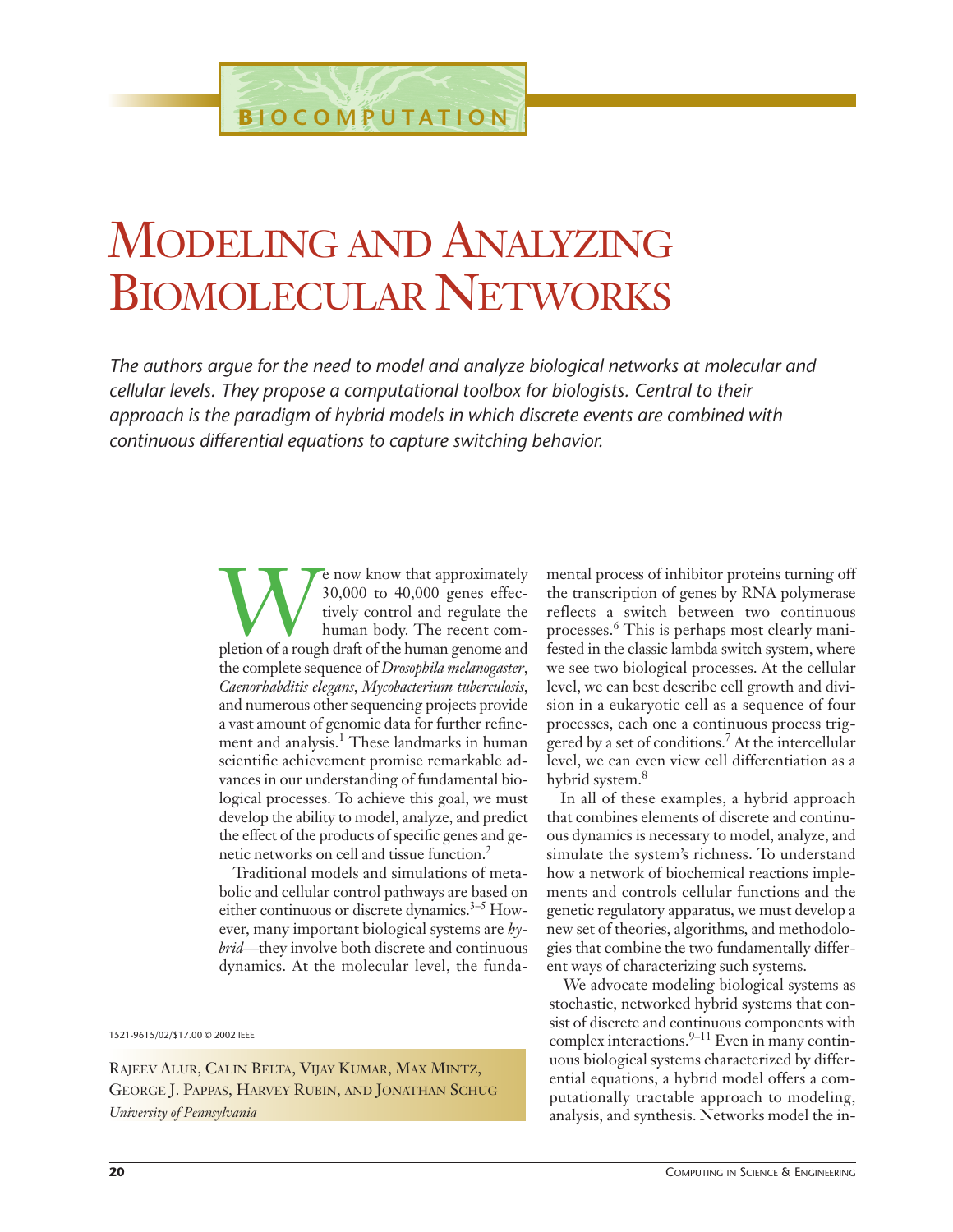teraction between hybrid subsystems. Significant nondeterministic fluctuations in the exogenous variables and structural components within the dynamic system that we cannot model deterministically underscore the need to consider stochastic models for such systems. We should adopt a similar perspective for complex, computer-controlled electromechanical systems. Robotics, avionics, and embedded systems are intrinsically hybrid.<sup>12,13</sup> The control software's complexity coupled with the communication networks and their interaction with the physical environment make designing and analyzing such embedded systems a great challenge, particularly in safety-critical applications.<sup>14</sup> No systematic approach to designing and developing such hybrid systems exists today.

In this article, we describe the enabling technologies needed to understand and predict the integrated functions of cellular regulatory networks. We describe the models and abstract principles of organization, design, control, and coordination. We also outline a research agenda that emphasizes hybrid modeling of biological systems, the use of formal methods and algorithms for simulation and analysis, and a software environment for analysis and design.

#### **Modeling biomolecular networks**

The genetic circuits and biomolecular networks considered here and elsewhere are remarkably similar to the hybrid systems encountered in engineering. Our approach to modeling the different elements and their interactions is based on modern concepts in software engineering and control theory.

#### **Species and processes**

Central to our approach are the concepts of *agents* and *modes*. An agent is a dynamic system that interacts with other agents through well-defined input and output ports. Agents operate concurrently. All species—proteins, cells, and DNA—are dynamic systems and therefore modeled as agents (see Figure 1). We call them *Sagents* to distinguish them from process agents or *P-agents*, which capture the dynamics involved in transcription, translation, protein binding, protein–protein interactions, and cell growth. The inputs of P-agents are the quantities (concentrations or numbers) of different species relevant to the process; outputs are rates. S-agents describe the accumulation or degradation of species in terms of concentration or simply num-



**Figure 1. A biomolecular network represented by P-agents and S-agents. The outputs of P-agents are inputs to S-agents; the inputs are outputs of S-agents. External signals can be inputs to P-agents, and outputs of S-agents can signal agents external to this network.**

bers. An S-agent's description necessarily involves differential equations or update equations. These equations take as inputs the rates of different processes and yield species' quantity. As Figure 1 shows, concurrent processes govern the species. The processes communicate with each other and influence each other's behavior. A similar picture occurs at the intercellular level, where we can view cells as S-agents interacting with each other through different processes that capture intercellular signaling or simple growth based on nutrient availability.

#### **Agents and modes**

Each agent is characterized by a continuous state  $x \in \mathbb{R}^n$  and a collection of discrete modes denoted by *Q*. Each mode is characterized by a set of *ordinary differential equations* that govern the evolution of the continuous state *x* and a set of invariants that describe the conditions (typically algebraic constraints on the continous state) under which the ODEs are valid. We can write the ODEs as

$$
\dot{x} = f_{q_i}(x, z) \tag{1}
$$

where  $q_i$  ∈  $Q$  ⊂  $Z$  is the agent's mode, and  $z$  ∈  $\mathfrak{R}^p$  is the information from other agents available through the input/output ports. A mode's definition includes *transitions* among its submodes. A transition specifies source and destination modes, the enabling condition, and the associated discrete update of variables. Each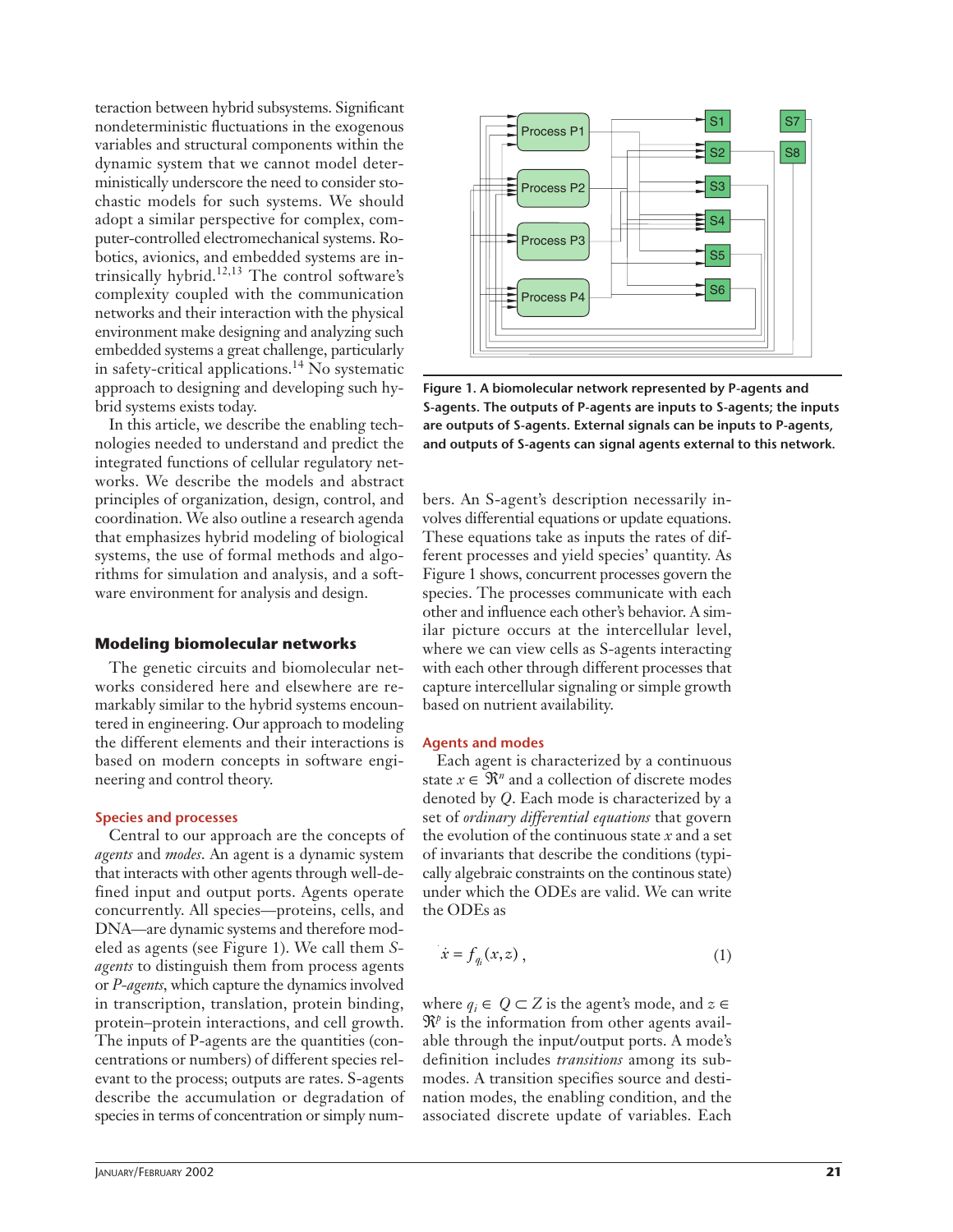

**Figure 2. A simple hybrid system.**

mode can have submodes; there is generally a hierarchy of modes that typifies most systems.

As an illustrative example, consider the description of the agent in Figure 2. It consists of two discrete modes  $q_1$  and  $q_2$ ; the continuous variable *x*, which evolves under the differential equation  $\dot{x} = f_1(x)$  in discrete mode  $q_1$ ; and  $\dot{x} = f_2(x)$ in mode  $q_2$ . The invariant sets associated with locations  $q_1$  and  $q_2$  are  $g_1(x) \le 0$  and  $g_2(x) \le 0$ , respectively. The hybrid system continuously evolves in discrete mode *q*<sup>1</sup> according to the differential equation  $\dot{x} = f_1(x)$  as long as *x* remains inside the invariant set  $g_1(x) \leq 0$ . Transitions between modes are governed by a set of guards called a guard set. Each guard is typically an algebraic constraint on the state. If, during the continuous flow, it happens that *x* belongs in the guard set  $G_{12}(x) \le 0$ , then the transition from  $q_1$ to  $q_2$  is enabled. A state jumps from  $q_1$  to  $q_2$ , and the system evolves according to the differential equation in mode  $q_2$  as long as the invariant  $g_2(x)$  ≤ 0 is satisfied.

Typed variables—discrete or analog—characterize an agent. Analog variables are updated continuously, whereas discrete variables are updated only on initialization and mode switches. An agent's variables are partitioned into read, write, and private to allow modular specifications. Private variables represent those that are internal to the agent and depict its internal state.

At the lowest level, differential equations such as in Equation 1 can describe the evolution of entities such as proteins. A generic formula for any molecular species (messenger RNA, protein, protein complex, or small molecule) reflects this:<sup>15</sup>

 $dX/dt =$  *synthesis* – *decay*  $\pm$  *transformation*  $\pm$ *transport*. (2)

The *synthesis* term represents transcription for mRNA and translation for proteins; the *decay* category represents a first-order degradation process.

Many molecules undergo transformations such as cleavage or ligand-binding reactions—many participate in transport processes such as diffusion through a membrane. However, at low concentrations, we cannot justify continuous rate equations based on concentrations. We must use stochastic process models that predict the numbers of molecules of different species.<sup>16,17</sup>

The hybrid structure in the models arises in two ways. First, a certain activity might be trig-



**Figure 3. The function**  $\Phi(X, \kappa, \nu)$  for  $\kappa = 30$  and a piecewise continuous abstraction.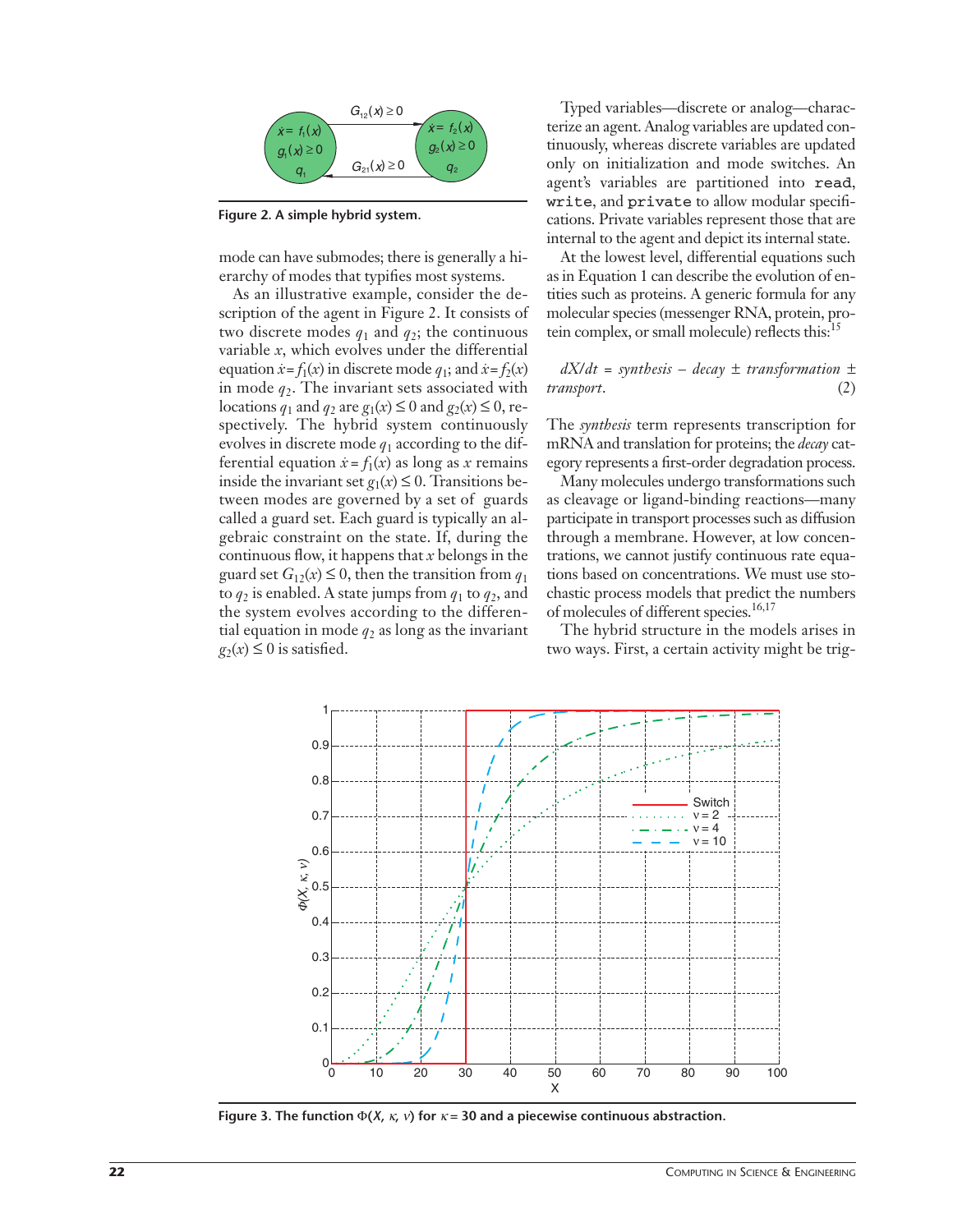gered by an increase in concentration of a protein or other species above a specified threshold. This leads to switching between active and dormant states. Second, different models might be more appropriate at different levels of concentration. The process models must incorporate this ability to switch between differential equations and the discrete update equations used in stochastic models.

#### **Continuous versus hybrid models**

A promoter, the region of DNA that is needed for the initiation of gene transcription, typically has multiple regulatory sites, both positive and negative, distributed throughout its regulatory region. We generally model regulation with two functions:<sup>18</sup>

$$
\Phi(X, \kappa_{Xm}, V_{Xm}) = \frac{X^{V_{Xm}}}{\kappa_{Xm}^{V_{Xm}} + X^{V_{Xm}}},
$$
\n(3)

and

$$
\Psi(X, \kappa_{X_m}, \nu_{X_m}) = 1 - \Phi(X, \kappa_{X_m}, \nu_{X_m}), \qquad (4)
$$

where *X* is the concentration of some species with a regulatory effect on the transcription of mRNA  $m$ ,  $v_{X_m}$  is called the cooperativity coefficient, and  $\kappa_{X_m}$  is the concentration of *X* at which transcription of *m* is "half-maximally" activated. Figure 3 shows the graph of function Φ, the socalled *sigmoid function*.

The curve describing the regulation of transcription in Figure 3 is merely a convenient way of modeling the turning off of gene expression at low concentrations and the turning on at high concentrations. Little experimental data confirms the sigmoid curve's exact shape in the figure and we lack the data needed to estimate parameters such as  $\kappa$  and  $\nu$  (as in Equation 3). In the absence of such data, it is simpler to pursue piecewise constant approximations that map the degree of gene transcription activation (inhibition) to intervals of activator (inhibitor) concentration. Figure 3 shows a two-step model that effectively turns off gene expression completely below a certain concentration of the regulator and turns it on completely above that concentration. We can also imagine a more sophisticated *n*-step approximation based on *n* experimental data points. From a system-analysis viewpoint, dealing with such piecewise constant functions to describe transcription is definitely advantageous. They let us abstract a nonlinear system as a switched, lower dimensional system that could be easier to analyze because of the sigmoid nonlinearity's absence.

We can use approximations similar to Figure 3 at different levels in the system hierarchy. These approximations lead to abstractions that are conceptually similar and computationally more tractable, but the ability to validate the fidelity of these models through analysis and experimentation is also necessary.

#### **Charon: A programming language for hybrid systems**

We developed the programming language  $Charon<sup>19</sup>$  for modeling and analyzing hybrid systems (see Figure 4). The language incorporates ideas from concurrency theory (languages such as  $CSP<sup>20</sup>$ , object-oriented software design notations (such as Statecharts<sup>21</sup> and UML<sup>22</sup>), and formal models for hybrid systems (such as hybrid automata and hybrid  $I/O$  automata<sup>23</sup>).

Charon's key features are

- *Architectural hierarchy*. The building block for describing the system architecture is an agent that communicates with its environment by sharing variables. The language supports composing agents to model concurrency, hiding variables to restrict information sharing, and instantiating agents to support reuse.
- *Behavior hierarchy*. The building block for describing control flow inside an atomic agent is a mode, which is basically a hierarchical state machine. A mode can have submodes and transitions connecting them. Variables are declared locally inside any mode with standard scoping rules for visibility. Modes connect to each other only through well-defined entry and exit points. We allow sharing of modes so that the same mode definition can be instantiated in multiple contexts. To support exceptions, the language allows group transitions from default exit points that apply to all enclosing modes.
- *Discrete updates*. Guarded actions label the transitions that connect modes to specify discrete updates. Actions can have calls to externally defined Java functions, which we can use to write complex data manipulations. They also lets us mimic stochastic aspects through randomization.
- *Continuous updates*. Some of the variables in Charon are analog, and they flow continuously during updates that model the passage of time. We can constrain the evolution of analog variables in three ways: differential constraints (equations such as  $\dot{x} = f(x, u)$ ), algebraic con-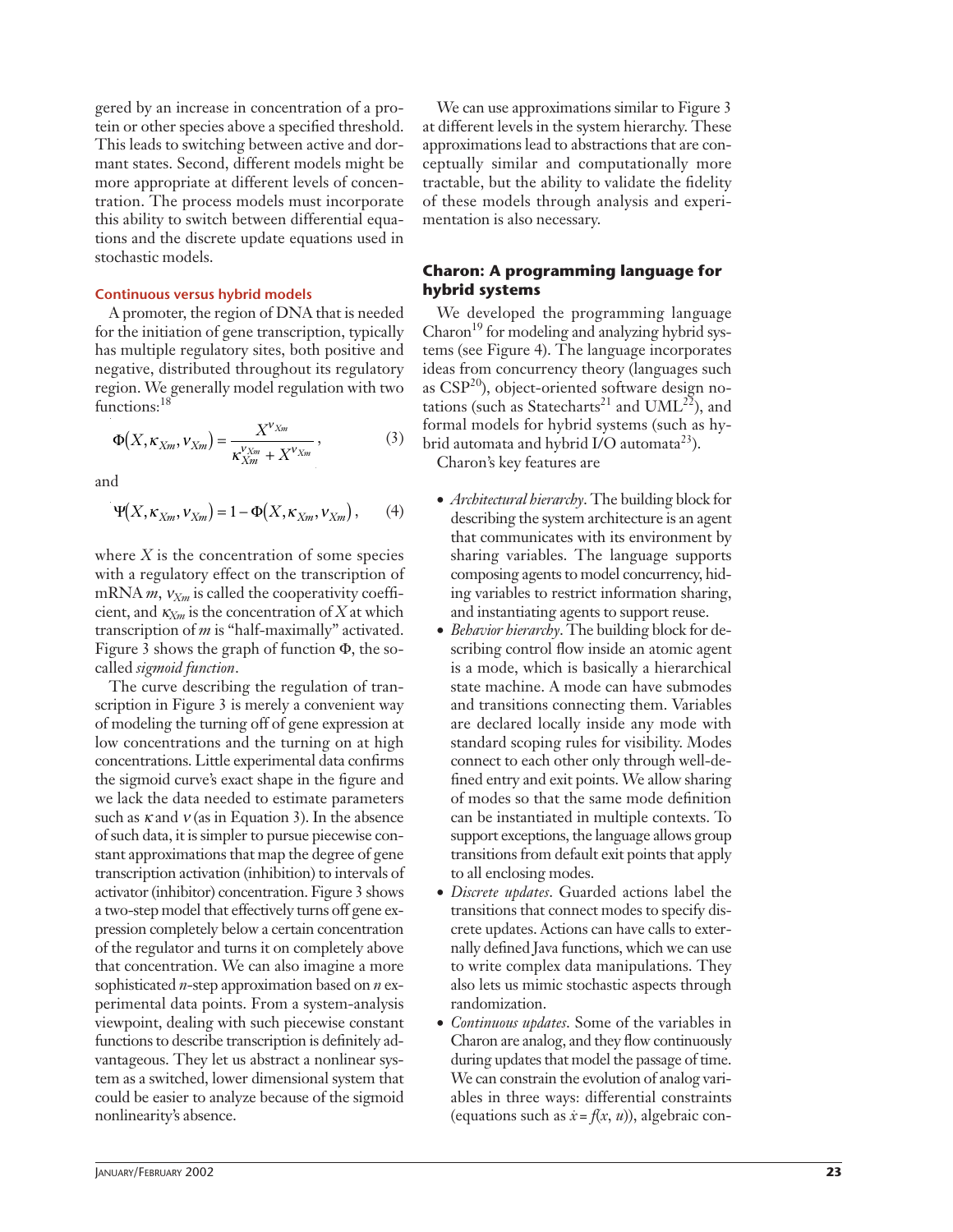

**Figure 4. The architectural hierarchy in Charon is based on agents. (a) New agents are formed by the parallel composition of two or more agents. (b) Modes describe the behavioral hierarchy. The sequential composition of modes models the switching between behaviors.**

straints (such as  $y = g(x, u)$ ), and invariants (such as  $|x - y| \leq \varepsilon$ ) that limit the allowed flow duration. Such constraints are declared at different levels of the mode hierarchy.

Charon's modular features allow succinct and structured description of complex systems. Languages such as  $Shift^{24}$  and Stateflow (see www. mathworks.com) support similar features, but in Charon, modularity is not solely apparent in syntax. We are developing analysis tools (such as simulation) to exploit this modularity. Furthermore, Charon has formal foundations supporting compositional refinement calculus, which allows relating different models of the system in a mathematically precise manner. A formal mathematical description lets us develop tools for computing equilibria and for analyzing properties such as stability and reachability.

#### **Software tools for system biology**

Recent efforts have addressed the complexity of developing continuous system models and simulators for genetic networks.<sup>25</sup> Thousands of differential equations with hundreds of modes and inequality constraints will characterize hybrid system models for biology and robotics. Accuracy is extremely important in such systems. Unlike continuous or discrete systems, small errors in detecting the violation of unilateral constraints can completely change the state's ensuing time history.

Many important issues arise in the context of hybrid systems simulation. First, accurately simulating systems of differential equations with inequalities of state is important. Failure to detect events can have disastrous effects on the global solution due to the problem's discontinuous nature. Second, complex multiagent systems have multiple spatial and temporal timescales. Multirate numerical integration methods<sup>26</sup> that let us simulate the individual components of a set of coupled ODEs at different rates are extremely relevant. Models properly specified and programmed in Charon will explicitly describe spatiotemporal hierarchy and concurrency in multiagent systems, thus allowing efficient simulation. Finally, we must consider simulating systems of stochastic differential equations.

In our previous work, we developed a controltheoretic approach that correctly detects an event for certain classes of constraints and guarantees that the ODE is never evaluated on the opposite side of the switching surface  $(g(x) = 0)$ .

To exploit spatiotemporal hierarchy, we have considered systems that naturally exhibit a hierarchical structure and a model in a language such as Charon that preserves this hierarchical structure. Commercial packages such as Matlab don't do this. Elsewhere<sup>27</sup> we present a method that exploits hierarchy to improve efficiency without degrading the system's accuracy.

Our ultimate goal is to develop a simulation technique that can simulate each agent asynchronously when the agent is far from the nearest constraint surface, allowing each agent to be integrated with its own largest acceptable step size and increasing the simulation's overall efficiency. As the system of agents approaches constraints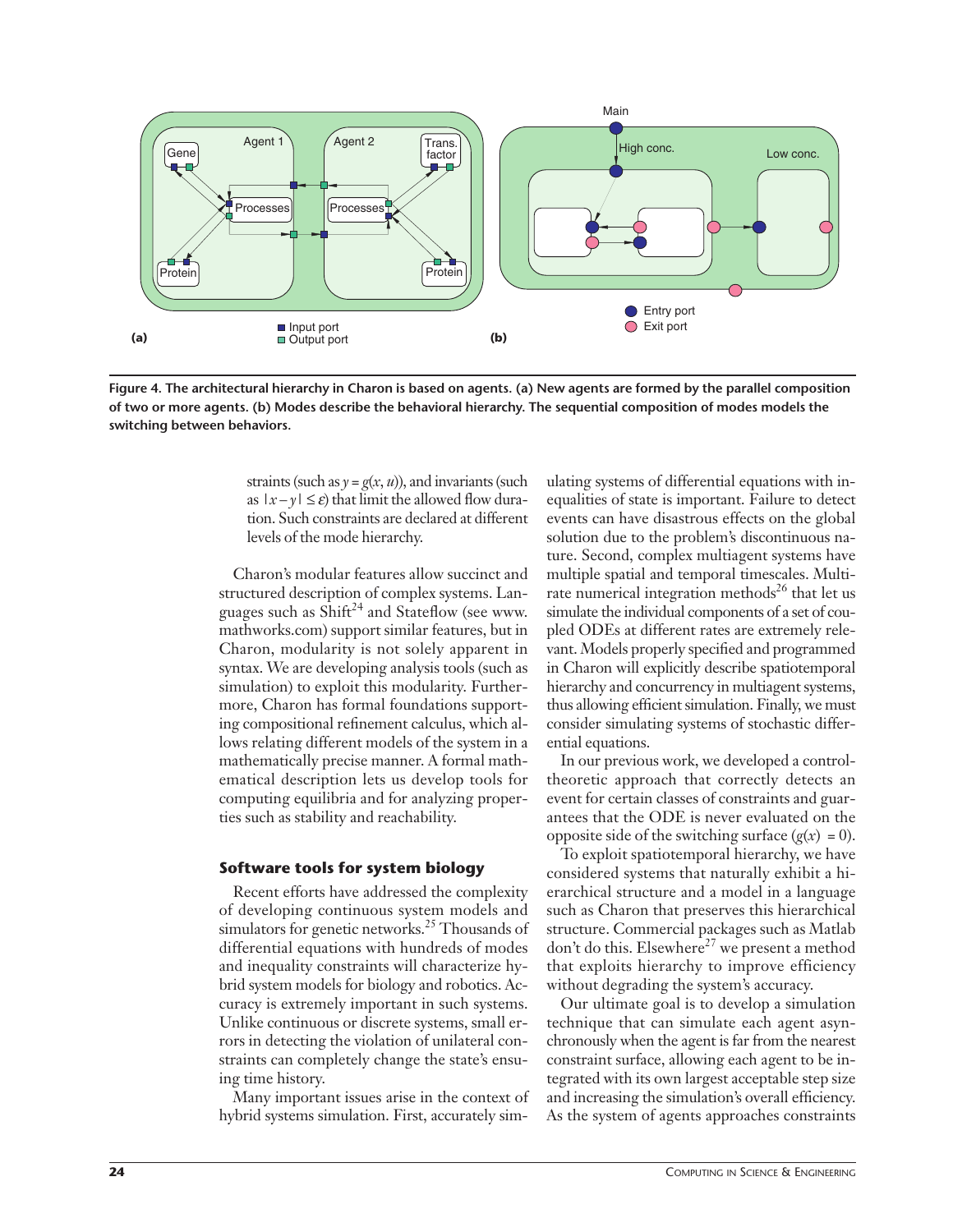that affect one or more of them, the relevant local time clocks automatically synchronize to properly detect and localize the violation of constraints in state space and in time.<sup>27</sup>

#### **Formal verification**

Model checking is emerging as a powerful technique for detecting logical errors, thus ensuring higher safety and reliability for embedded software. In model checking, a high-level model is compared to a correctness requirement to reveal inconsistencies. Model checking is largely automated and relies on an exhaustive state-space analysis of the model. Researchers originally developed reachability and verification tools for finite-state discrete systems; they have recently extended them to special classes of hybrid systems such as timed automata, linear hybrid automata,<sup>28</sup> and piecewise linear systems.

We are interested in the organism's survival in the biological realm where we consider a metabolomechanical system—the cell and the embedded computer—to be the genetically encoded program. This approach to formal analysis lets researchers establish useful properties of models of biomolecular networks and provide useful feedback for designing biological experiments. For example, in a regulatory network, we might hypothesize if the concentration of protein *A* in the environment stays between  $c_l$  and  $c_b$ , then the concentration of regulatory protein *B* stays below an activation threshold δ. Affirmation or violation of such hypotheses by model checking can help us understand the behavioral interdependencies of complex pathways. Similarly, reachability analysis can establish biological properties—for example, we can establish the existence of cellular rhythms or the stability of a mode of operation.

There are many recent and significant advances on computing reachable sets for hybrid systems. You can use HyTech to verify linear hybrid automata. CheckMate and d/dt can handle more complex systems.29 In particular, CheckMate can help compute reachable sets for nonlinear systems of low dimension. The package d/dt can handle linear differential inclusions and lends itself to the analysis of our switched linear system.

#### **Control**

Nonlinear control theory offers analytical tools for establishing properties such as small-time local controllability, global controllability, and stability.<sup>30</sup> These tools can be valuable in establishing the relationship between inputs or signaling mechanisms and regulated variables in biology.

Traditional control theory mostly enables the design of controllers in a single mode of operation in which the task and the system model are fixed.<sup>30</sup> When operating in unstructured or dynamic environments with many different sources of uncertainty, designing controllers that guarantee performance, even in a local sense, is difficult if not impossible. $31$  In contrast, we also know that designing reactive controllers or behaviors that react to simple stimuli or commands from the environment is relatively easy. We can see successful applications of this idea in subsumption architectures and their derivatives in robotics.32,33 Similarly, biology is full of examples of such simple controllers—in some cases they are well understood.<sup>6,34</sup> Although control and estimation theory let us model each behavior as a dynamical system and provide us with design and analysis tools, we currently do not have tools for more complex systems that involve

- switches in behavior or sequential composition of modes;
- hierarchical composition of modes; or
- parallel composition of agents (or concurrent operation of behaviors).

There is potentially a lot to gain by specializing existing tools and facilitating analysis of biological systems. Applications of geometric control theory could yield insight into the regulation of proteins along the hybrid system's flow. Tools from optimal control theory could synthesize open loop controls that might point experimental biologists to new paradigms for experimentation.

Issues of robustness and fault tolerance are of special importance. Biological systems have built-in mechanisms that provide robustness and fault tolerance. It is particularly important to understand how random fluctuations affect regulation in hybrid systems where precision and reliability are required.<sup>35</sup>

#### **Case study: Quorum sensing in** *V. fischeri*

A good illustration of a multicellular network is the cell-density-dependent gene expression seen in prokaryotes. In this process, a single cell can sense when a quorum of bacteria—a minimum population unit—is achieved. Under these conditions, the quorum efficiently performs certain behavior such as bioluminescence, the bestknown model for understanding the mechanism of cell-density-dependent gene expression.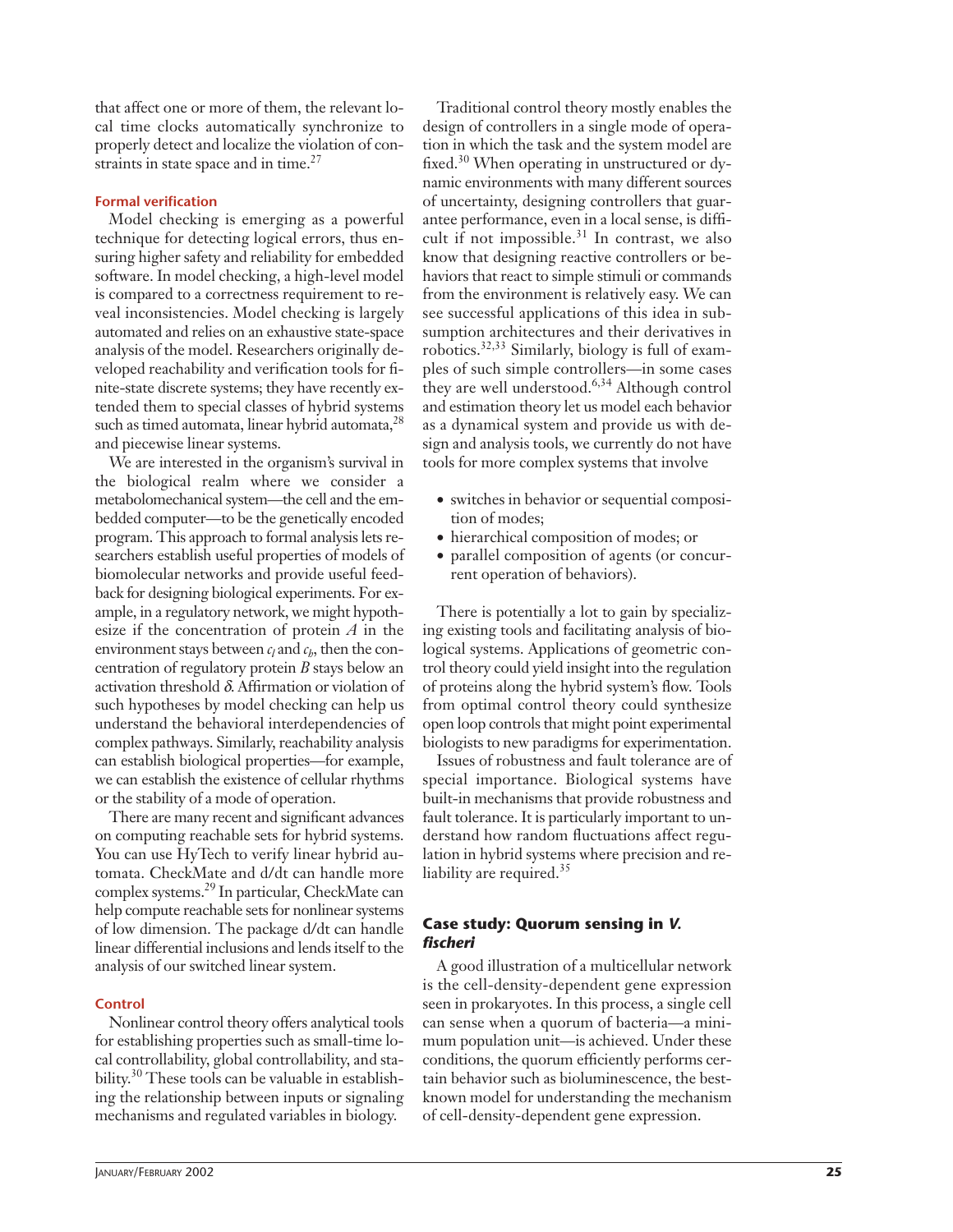

**Figure 5. A portion of DNA showing the** *luxR* **(transcribed from the leftward operon O<sub>L</sub>**) and *luxICDABEG* (transcribed from the rightward **operon** *OR***) genes and the binding sites for complex** *Co* **and CRP.**

*Vibrio fischeri* is a marine bacterium found both as a free-living organism and as a symbiont of some marine fish and squid. As a free-living organism, *V. fisheri* exists at low densities and appears to be nonluminescent. As a symbiont, the bacteria live at high densities and are usually luminescent. In a liquid culture, the bacterium's level of luminescence is low until the culture reaches mid to late exponential phase. Later, in stationary phase, the bioluminescence level decreases. The transcriptional activation of the *lux* genes in the bacterium controls this luminescence.

The lux regulon<sup>36</sup> is organized in two transcriptional units:  $O_L$  and  $O_R$  (see Figure 5).  $O_L$ contains the *luxR* gene that encodes the protein LuxR, a transcriptional regulator of the system. (We use italics to indicate the genes and roman text to denote the protein the gene expresses.) *OR* contains seven genes *luxICDABEG*. The transcription of the *luxI* gene produces the protein LuxI, which is required for endogenous production of the autoinducer *Ai*, a small membranepermeable signal molecule (acyl-homoserine lactone). The genes *luxA* and *luxB* code for the luciferase subunits, and *luxC*, *luxD*, and *luxE* code for proteins of the fatty acid reductase, which generates aldehyde substrate for luciferase. The *luxG* gene is thought to encode a flavin reductase. Along with LuxR and LuxI, cAMP receptor protein (CRP) plays an important role in controlling luminescence.

The network of biochemical reactions in the

cell is as follows. The autoinducer *Ai* binds to protein LuxR to form a complex *Co*, which binds to the *lux box* in Figure 5. The lux box is in the middle of a regulatory region between the two transcriptional units (operons). This region also contains a binding site for CRP. The transcription from the *luxR* promoter is activated by the binding of CRP to its binding site—the transcription of the *luxICDABEG* by the binding of *Co* to the lux box.37 However, growth in the levels of *Co* and cAMP/CRP inhibit *luxR* and *luxI-CDABEG* transcription, respectively. These feedback loops are shown through dotted arrows with + and – signs in Figure 5.

#### **Model**

Our model of bioluminescence in *V. fischeri* consists of nine state variables, each representing the evolution of an S-agent.  $x_0$  represents the cell population, whereas the  $x_1$  through  $x_8$  represent nanomolar concentrations of mRNAs and proteins. This model is described by<sup>15</sup>

$$
\dot{x}_0 = k_G x_0 \n\dot{x}_1 = T_c (\Psi(x_8, \kappa_{Co-iclabeg}, V_{Co-iclabeg}) \Phi(c_{CRP}, \kappa_{CRPr}, V_{CRPr}) + b) - \frac{x_1}{H_{RNA}} - k_G x_1 \n\dot{x}_2 = T_c (\Phi(x_8, \kappa_{Co-iclabeg}, V_{Co-iclabeg}) \Psi(c_{CRP}, \kappa_{CRPr}, V_{CRPr}) + b) - \frac{x_2}{H_{RNA}} - k_G x_2 \n\dot{x}_3 = T_i x_1 - x_3 / H_{sp} - r_{AIR} x_7 x_3 + r_{Co} x_8 - k_G x_3 \n\dot{x}_4 = T_i x_2 - x_4 / H_{sp} - k_G x_4 \n\dot{x}_5 = T_l x_2 - x_5 / H_{sp} - k_G x_5 \n\dot{x}_6 = T_i x_2 - x_5 / H_{sp} - k_G x_6 \n\dot{x}_7 = x_0 (r_{AII} x_4 - r_{AIR} x_7 x_3 + r_{Co} x_8) - x_7 / H_{AII} \n\dot{x}_8 = r_{AIR} x_7 x_3 - x_8 / H_{sp} - r_{Co} x_8 - k_G x_8
$$
\n(5)

where

$$
k_G = k_g (1 - x_0 / x_{0\text{max}}) \tag{6}
$$

and *xi* are nonnegative real numbers:

|  | $x_0$ = scaled population (population $\times v_b/V$ ), |  |
|--|---------------------------------------------------------|--|
|  | $x_1$ = mRNA transcribed from $O_L$ ,                   |  |
|  | $x_2$ = mRNA transcribed from $O_R$ ,                   |  |
|  | $x_3$ = protein LuxR,                                   |  |
|  | $x_4$ = protein LuxI,                                   |  |
|  | $x_5$ = protein LuxA/B,                                 |  |
|  | $x_6$ = protein LuxC/D/E,                               |  |
|  | $x_7$ = autoinducer <i>Ai</i> ,                         |  |
|  | $x_8$ = complex $Co$ .                                  |  |
|  |                                                         |  |

Table 1 gives the parameters in Equation 5.<sup>38</sup>  $c_{CRP}$  denotes the CRP concentration in the bacterium.

Our hybrid model is obtained by approximating the functions  $\Phi$  and  $\Psi$  by piecewise constant functions. Assume *m* levels of activation of the *luxICDABEG* gene at  $c_0$ ,  $c_1$ , ...,  $c_{m-1}$  with  $c_0 = 0$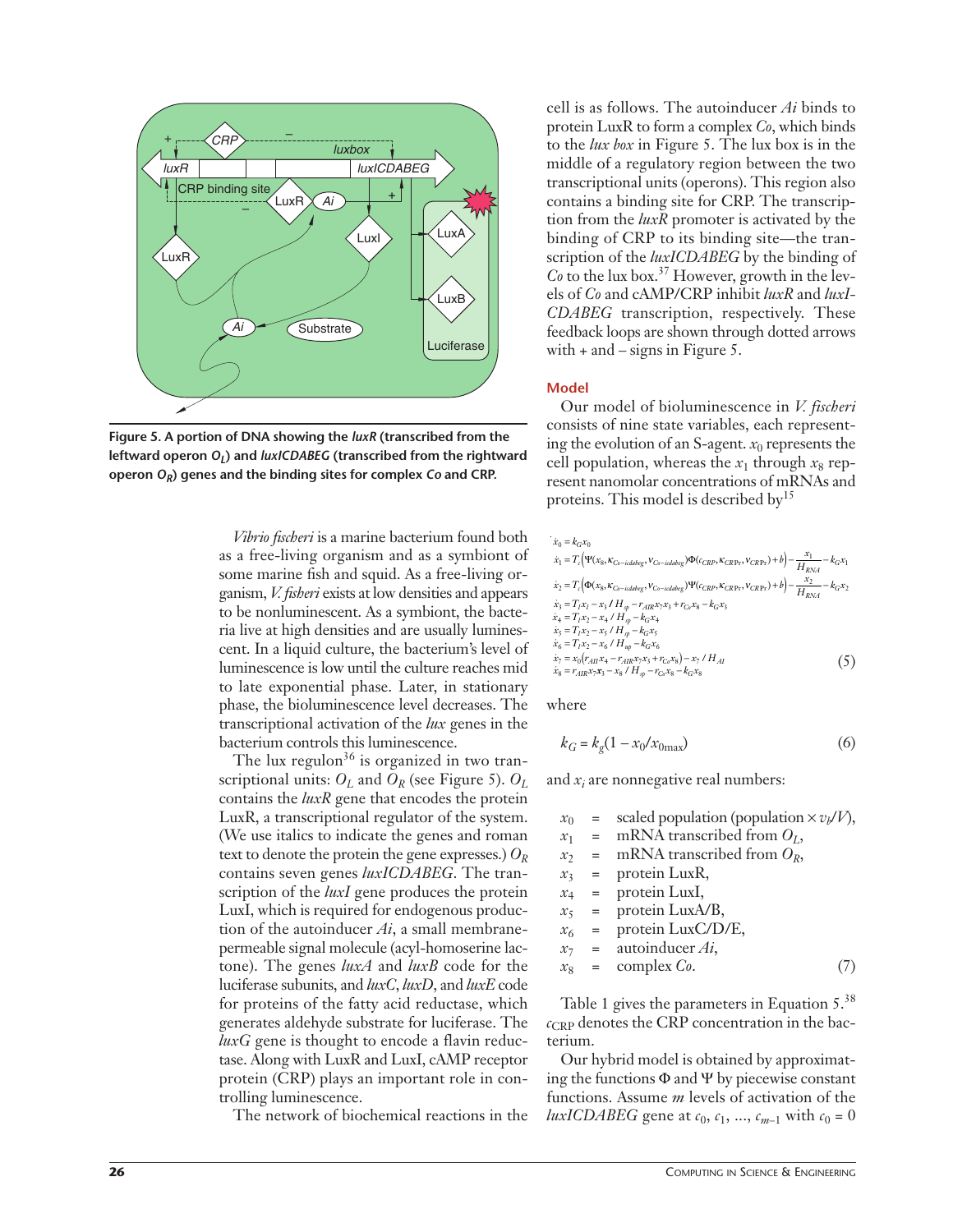and  $c_{m-1}$  = 1. The *luxICDABEG* gene's level of activation is *ci* when

$$
x_{8xw}^i < x_8 < x_{8xw}^{i+1}
$$
, where  

$$
x_{8xw}^0 = 0
$$
 and 
$$
x_{8xw}^m = \infty
$$
.

Similarly, for the *luxR* gene, we assume *n* steps at  $d_0, d_1, ..., d_{n-1}, d_0 = 0, d_{n-1} = 1$ , and the activation is at level *dj* when

$$
c_{CRPsw}^j < c_{CRP} < c_{CRPsw}^{j+1}.
$$

The continuous, nine-dimensional system is now replaced by a hybrid system with *mn* distinct modes. (More specifically, this is an example of a *switched* system, a special case of a hybrid system.) The modes are indexed by *i* = 1, ... , *m* – 1 and  $j = 1, ..., n - 1$ , and a seven-dimensional system describes dynamics in each mode.

Figure 6a shows log-linear plots of numerical simulations of the continuous system, for a constant  $c_{CRP}$  of 10nM. The population (bottom) grows from  $10^5$ /ml to  $10^9$ /ml over approximately 15 hours then remains constant for an additional 20 hours. For all the species, there is a short initial adjustment period when protein, complex, and *Ai* concentrations reach a nearly constant state at low population density, which lasts for roughly eight hours. LuxR is abundant, ready to sense increases in *Ai*. On the other hand, *Co*, LuxI, *Ai*, and total luminescence are low. As the population grows, *Ai* production begins to rise above the background, which triggers the formation of LuxR: *Ai* complex *Co*. Increasing *Co* activates the positive feedback loop of *OR*, LuxI, and *Ai*. The concentrations of these components increase rapidly as does the total luminescence, and this is what we expect to get through experiments. $37$ 

Figure 6b shows the simulation results of the switched model obtained from Equation 5 by replacing the sigmoids with piecewise constant functions with three steps ( $m = n = 3$ ). The plots closely resemble the continuous simulations. The final equilibrium values are also in good agreement between the two models, thus arguing for the hybrid approximation's validity.

#### **Stability analysis**

For the full continuous system in Equation 9, deriving the equilibria and studying their stability for arbitrary parameters are difficult due to the essentially nonlinear behavior of the activation functions. For the simplified hybrid system, the nonlinearities involve products of the con-

| Table 1. Model parameters: notation and description. |  |  |  |  |
|------------------------------------------------------|--|--|--|--|
|------------------------------------------------------|--|--|--|--|

| Parameter        | <b>Description</b>                   |
|------------------|--------------------------------------|
| $T_c$            | Maximum transcription rate           |
| $T_I$            | Maximum translation rate             |
| $H_{RNA}$        | RNA half-life                        |
| $H_{sp}$         | Stable protein half-life             |
| $H_{up}$         | Unstable protein half-life           |
| $H_{AI}$         | Ai half-life                         |
| $r_{All}$        | Rate constant at which LuxI makes Ai |
| $r_{AIR}$        | Rate constant Ai binding to LuxR     |
| $r_{Co}$         | Rate constant of Co dissociation     |
| $V_{CRPr}$       | Cooperativity coefficient for CRP    |
| $K_{CRPr}$       | Half maximum conc. for CRP           |
| $V_{Co-icdabeg}$ | Cooperativity coefficient for Co     |
| $K$ Co-icdabeg   | Half maximum conc. for Co            |
| h                | <b>Basal transcription rate</b>      |
| $V_h$            | Volume of a bacterium                |
| V                | Volume of solution                   |
| $k_q$            | Growth rate                          |
| $X_{\Omega max}$ | Maximum population                   |

tinuous state variables. We considered a fully grown population  $(x_0)$  is constant). Carefully analyzing the timescales governing the system shows that the mRNA dynamics are fast compared to other dynamics,<sup>38</sup> and we can assume the corresponding mRNA concentrations are constant in each mode (*i*,*j*):

$$
x_1^{ij} = H_{RN} T_c \Big[ (1 - c_i) d_j + b \Big], x_2^{ij} = H_{RN} T_c \Big[ c_i (1 - d_j) + b \Big].
$$
\n(8)

The system's dynamic properties in mode (*i*,*j*) are completely determined by the time evolution of the reduced system:

$$
\dot{x} = Ax + g(x) + b_{ij}, x = [x_3 x_4 x_7 x_8]^T, \quad (9)
$$

where *A* is a constant  $4 \times 4$  matrix,  $b_{ij}$  is a  $4 \times 1$ vector dependent on the mode  $(i,j)$ , and  $g$  is a 4  $\times$ 1 vector, which is quadratic in  $x_3$  and  $x_7$ . The invariant sets as described earlier are given by

$$
x_{8sw}^i < x_8 < x_{8sw}^{i+1} \land c_{CRPsw}^j < c_{CRP} < c_{CRPsw}^{j+1} \tag{10}
$$

As shown elsewhere,<sup>37</sup> each mode  $(i,j)$  has a unique equilibrium. Studying each equilibrium point's stability reduces to examining the eigenvalues of the Jacobian matrix for each mode. We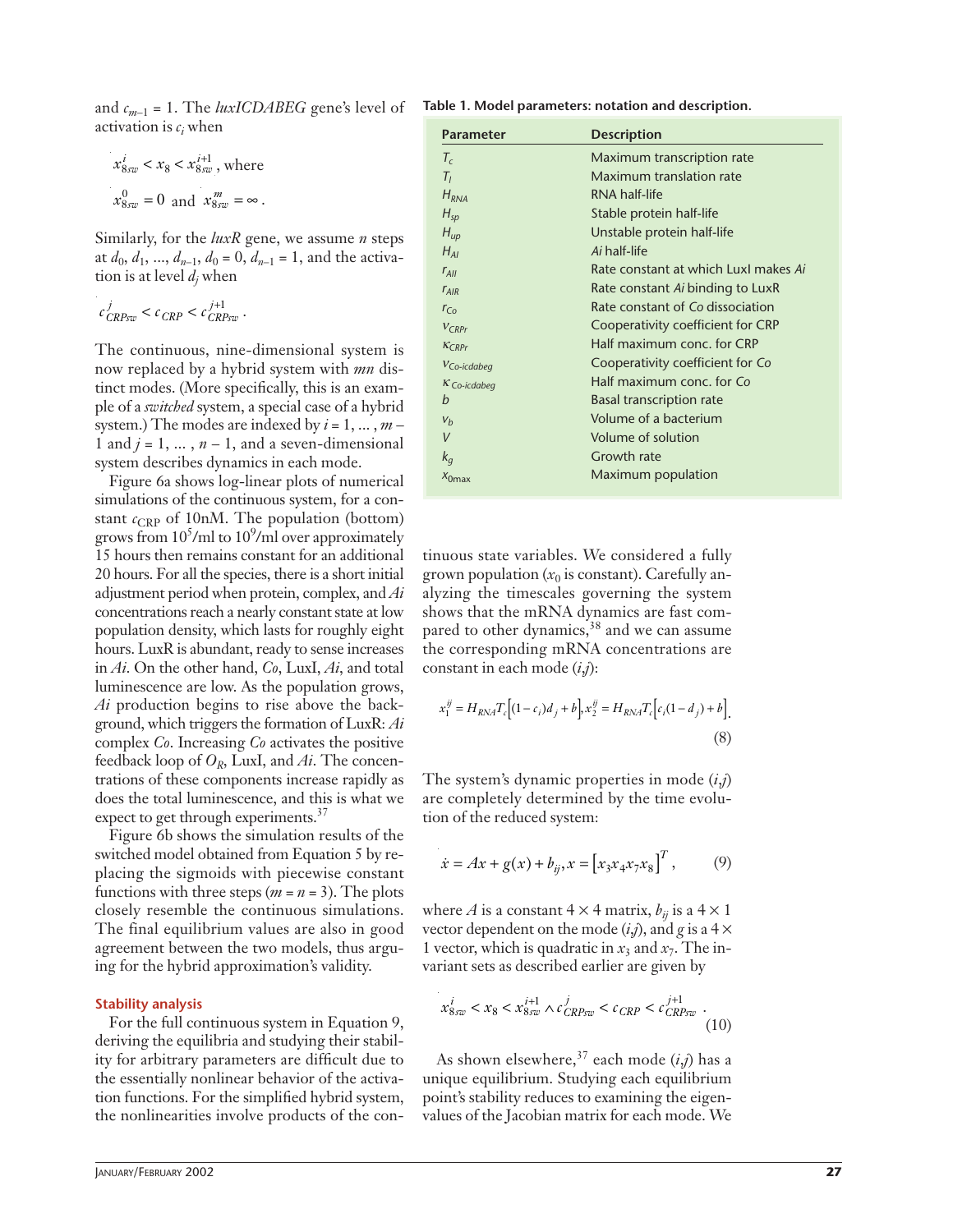

**Figure 6. Time evolution of concentrations (in nM) during population growth: proteins LuxR (solid), LuxI (dotted),**  *Ai* **(dot-dashed),** *Co* **(dashed), and total luminescence (long dashes): (a) continuous model, (b) switched model. (c) Population growth curve. The switch history for the hybrid model is dotted.**

implemented this set of calculations in a Mathematica notebook and showed that all equilibrium points are stable.

This stability result is a local one. In other words, this computation simply shows that under small perturbations from an equilibrium, the system will return to the equilibrium point. However, we can do better. We used the vanishing perturbation technique in our previous work<sup>39</sup> to construct an ellipsoidal region of attraction around the equilibrium point's origin.

Besides stability, another interesting question for both biologists and control engineers would be what makes the system switch among modes. Or, from a synthesis viewpoint, what parameters or variables can we artificially modify to promote the production of luciferase, the proteins that eventually result in luminescence. Analyzing the system in Equation 9 gives us some insight into this. For example, a careful inspection of the directional derivatives of the output  $x_5$  along the flow of the system shows that this variable is directly affected by the transcription of *luxICD-ABEG*  $(x_2)$ , indirectly by the production of CRP, and even more indirectly by the production of the  $Ai(x_8)$ . From a synthetic biology standpoint, we now have three avenues to increase the production of luciferase.

#### **Reachability analysis**

Another interesting question from a biologist's standpoint relates to reachability. For example, can a cell population from a specified initial condition reach an equilibrium that corresponds to luminescence? The equilibrium's stability does not answer this question because it only indicates that if the system reaches a region around the stable point, then it will move to the equilibrium point.

This is a so-called reachability problem. Consider the mutant of *V. fischeri* described elsewhere<sup>37</sup> that disrupts the operon structure and thus the regulatory system described earlier. In the mutant, the *luxR* gene is deleted from its normal location, and a copy is placed in a plasmid (a separate piece of DNA) and incorporated back into *V. fischeri*. The plasmid copy of *luxR* is under a different promoter's control, which yields a constant high rate of transcription unaffected by any of the molecules described earlier. We assume a constant concentration of protein LuxR (justified in this model), and the CRP concentration is low (regulation kept at  $d_0 = 0$ ). The model becomes linear with the nontrivial dynamics in mode (*i*, *j*) being described by

$$
\dot{\overline{x}} = \overline{A}\overline{x} + \overline{b}_{ij},\tag{11}
$$

where  $\bar{x} = [x_4 x_7 x_8]^T$ ,  $\bar{A}$  is a constant 3  $\times$  3 matrix, and  $b_{ii}$  is a 3  $\times$  1 vector that depends on the mode. Although the associated Jacobian's eigenvalues show that the equilibrium points are asymptotically stable,  $37$  the stability result is not a global one. The eigenvalue analysis tells us that if the system starts from a point within a region of attraction around the equilibrium of the mode (*i*,*j*), it converges to the equilibrium point. However,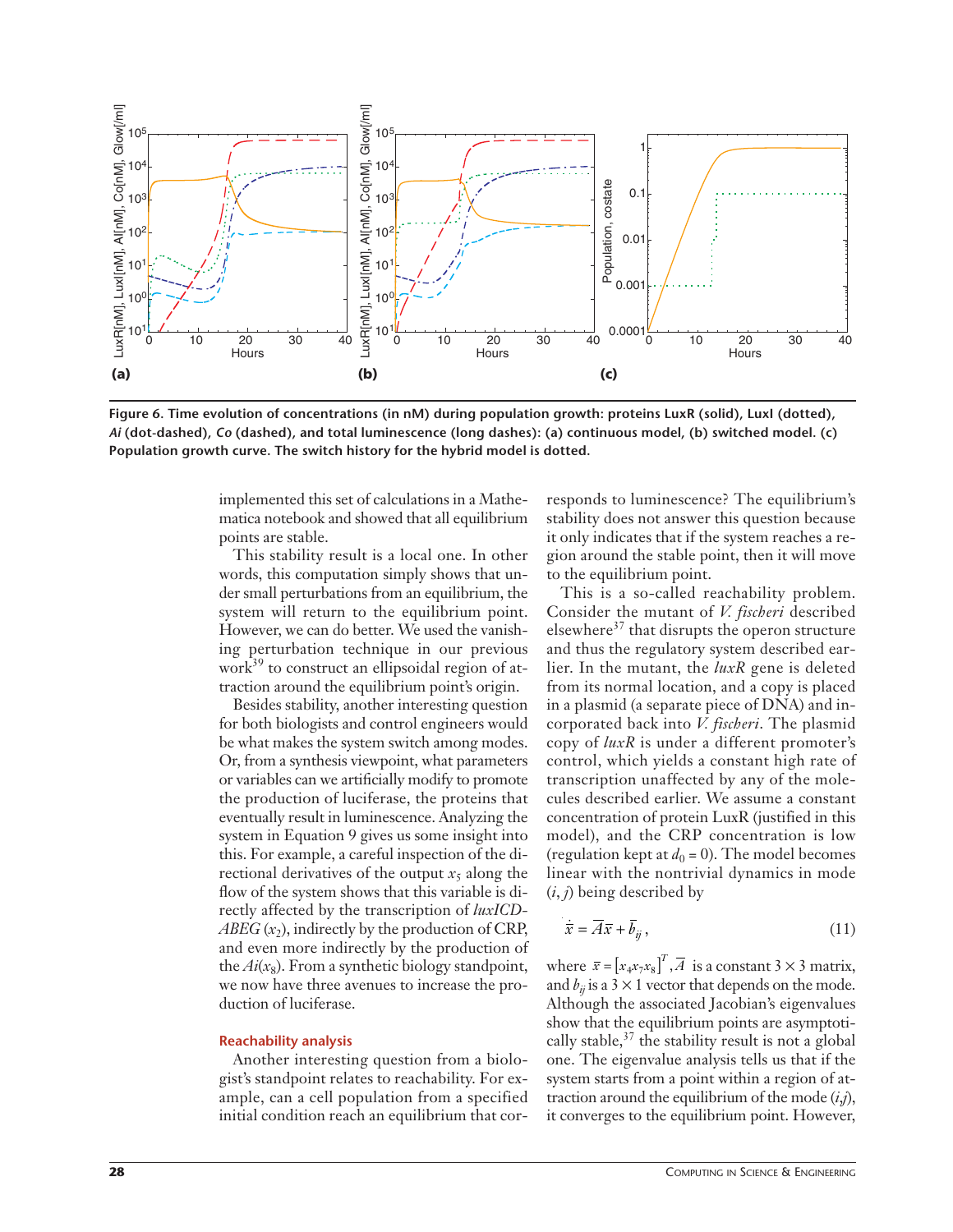even if the dynamics are linear, it does not tell us anything about initial conditions that could lie elsewhere (possibly in a different mode). This is the main motivation for reachability analysis.

We are interested in computing the set of states that converge to the equilibrium point  $x_e^{lum}$ in the luminescent mode. Figure 7 shows the results of a reachability analysis performed with d/dt, a software package that uses polyhedra to over- or underapproximate reachable sets of hybrid automata. For our problem, we need an underapproximation because we must make sure that all the states in the computed set go to the equilibrium x*<sup>e</sup> lum*.

**WE ENDINE ENDINE SERVIS CONTROLLED SURVEYOR SURVEYOR SURVEYOR SURVEYOR SURVEYOR SURVEYOR SURVEYOR SURVEYOR SURVEYOR SURVEYOR SURVEYOR SURVEYOR SURVEYOR SURVEYOR SURVEYOR SURVEYOR SURVEYOR SURVEYOR SURVEYOR SURVEYOR SURVEY** brid systems of technology and biology to strengthen. The scalable nature of computational improved modeling of biological cellular networks, leading to better understanding and providing us with the opportunity to determine how local biological changes can affect global behavior. Conversely, a good understanding of the robustness of noisy biological networks will lead to new approaches to designing networked embedded systems. Efforts such as ours can only succeed if they are closely tied to research in experimental biology. Our goal is to provide the analytical and computational tools that biologists can use in a fashion that complements experimental research. Se

#### **References**

- 1. J.C. Venter et al., "The Sequence of the Human Genome," *Science*, vol. 291, no. 5507, 2001, pp. 1304–1351.
- 2. L.H. Hartwell et al., "From Molecular to Modular Cell Biology," *Nature*, vol. 402, no. 6761, Dec. 1999, pp. C47–52.
- 3. J.P. Klein, T.H. Leete, and H. Rubin, "A Biomolecular Implementation of Logically Reversible Computation with Minimal Energy Dissipation," *BioSystems*, vol. 52, 1999, pp. 15–23.
- 4. M.B. Elowitz and S. Leibler, "A Synthetic Oscillatory Network of Transcriptional Regulators," *Nature*, vol. 43, no. 20, Jan. 2000, pp. 335–338.
- 5. P. Mendes and D.B. Kell, "Nonlinear Optimization of Biochemical Pathways: Applications to Metabolic Engineering and Parameter Estimation," *Bioinformatics*, vol. 14, no. 10, 1998, pp. 869–883.
- 6. M. Ptashne, *A Genetic Switch: Phage* \_ *and Higher Organisms*, Cell Press, Cambridge, Mass., 1992.
- 7. B. Lewin, *Genes VII*, Oxford Univ. Press, Cambridge, UK, 2000.
- 8. R. Ghosh and C.J. Tomlin, "Lateral Inhibition through Delta-Notch Signaling: A Piecewise Affine Hybrid Model," *Hybrid Systems: Computation and Control*, Lecture Notes in Computer Science, vol. 2034, Springer-Verlag, Berlin, 2001.
- 9. R. Alur, T.A. Henzinger, and E.D. Sontag, eds., *Hybrid Systems III: Verification and Control*, Lecture Notes in Computer Science 1066, Springer-Verlag, Berlin, 1996.
- 10. T. Henzinger and S. Sastry, eds., *Hybrid Systems: Computation and Control*, Lecture Notes in Computer Science 1386, Springer-Verlag, Berlin, 1998.



**Figure 7. The set of states that are driven to the luminescent equilibrium by switching on the** *lux* **gene.**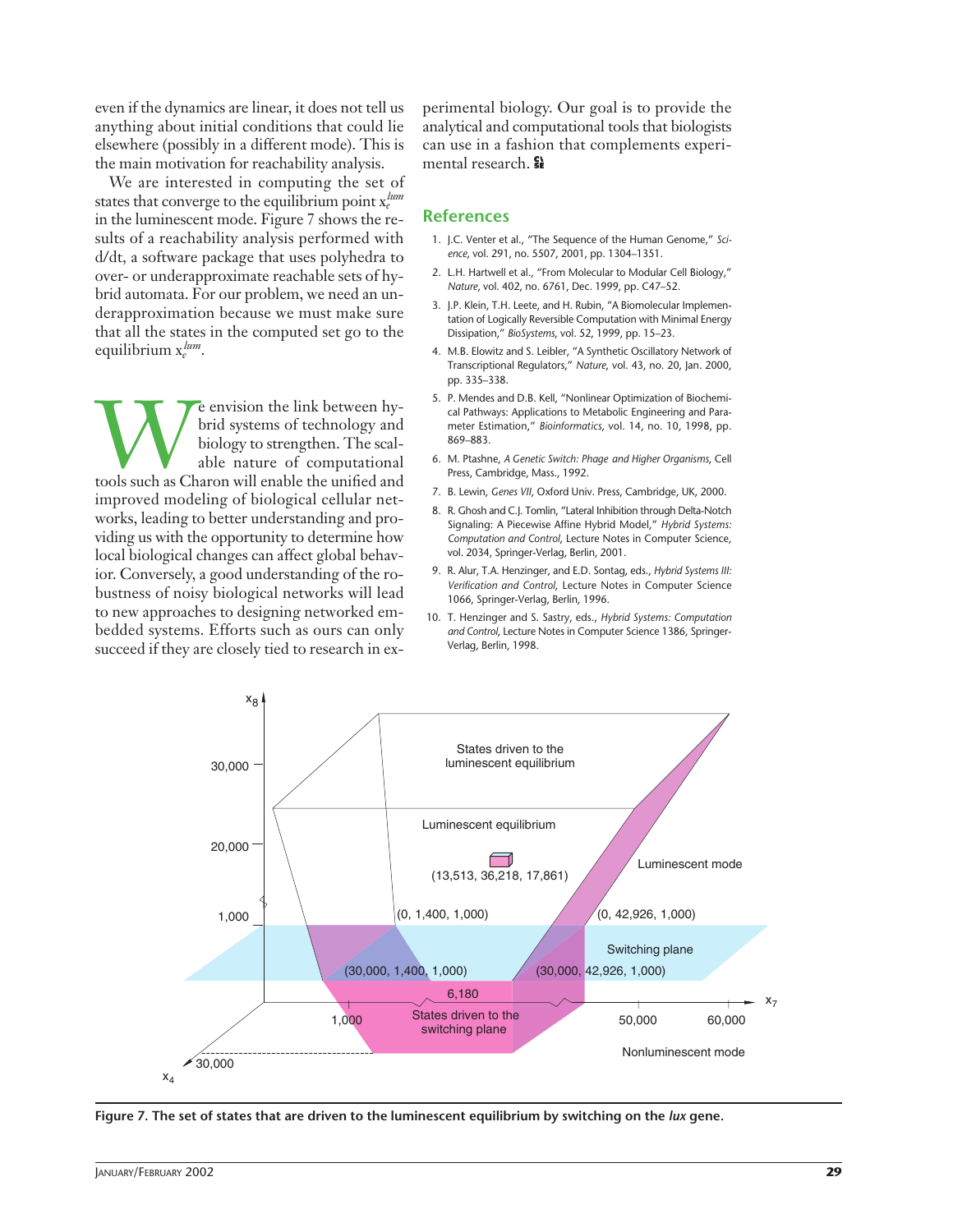- 11. N. Lynch and B.H. Krogh, eds., *Hybrid Systems: Computation and Control*, Lecture Notes in Computer Science 1790, Springer-Verlag, Berlin, 2000.
- 12. R.W. Brockett, "Hybrid Models for Motion Control Systems," *Essays in Control: Perspectives in the Theory and its Application*s, Birkhauser, Boston, 1993, pp. 29–53.
- 13. V. Kumar, M. Zefran, and J. Ostrowski, "Intelligent Motion Planning and Control," *Handbook of Industrial Robotic*s, John Wiley & Sons, New York, 1999.
- 14. C. Tomlin, G. J. Pappas, and S. Sastry, "Conflict Resolution for Air Traffic Management: A Study in Multi-Agent Hybrid Systems," *IEEE Trans. Automatic Control*, vol. 43, no. 4, 1998, pp. 509–521.
- 15. G. von Dassow et al., "The Segment Polarity Network Is a Robust Development Module," *Nature*, vol. 406, no. 6792, 13 July 2000, pp. 188–192.
- 16. D.T. Gillespie, "Exact Stochastic Simulation of Coupled Chemical Reactions," *J. Physical Chemistry*, vol. 81, 1977, pp. 2340–2361.
- 17. D.T. Gillespie, "Approximating the Master Equation by Fokker-Planck-Type Equations for Single-Variable Chemical Systems," *J. Chemical Physics*, vol. 72, 1980, pp. 5363–5370.
- 18. R. Heinrich and S. Schuster, *The Regulation of Cellular Systems*, Int'l Thomson Publishing, New York, 1996.
- 19. R. Alur et al., "Modular Specifications of Hybrid Systems in CHARON," *Hybrid Systems: Computation and Control,* Lecture Notes in Computer Science, vol. 1790, Springer-Verlag, Berlin, 2000, pp. 6–19.
- 20. C.A.R. Hoare, *Communicating Sequential Processes*, Prentice-Hall, Upper Saddle River, N.J., 1985.
- 21. D. Harel, "Statecharts: A Visual Formalism for Complex Systems," *Science of Computer Programming*, vol. 8, no. 3, June 1987, pp. 231–274.
- 22. G. Booch, I. Jacobson, and J. Rumbaugh, *Unified Modeling Language User Guide*, Addison Wesley, Reading, Mass., 1997.
- 23. N. Lynch et al., "Hybrid I/O Automata," *Hybrid Systems III: Verification and Control*, Lecture Notes in Computer Science 1066, Springer-Verlag, Berlin, 1996, pp. 496–510.
- 24. A. Deshpande, A. Gollu, and L. Semenzato, *SHIFT Programming Language and Runtime Systems for Dynamic Networks of Hybrid Automata*, Tech. Report, Univ. California, Berkeley, 1997.
- 25. M. Tomita et al., "E-Cell: Software Environment for Whole-Cell Simulation," *Bioinformatics*, vol. 15, no. 1, Jan. 1999, pp. 72–84.
- 26. C.W. Gear and D.R. Wells, "Multirate Linear Multistep Methods," *BIT*, vol. 24, 1984, pp. 484–502.
- 27. J. Esposito, V. Kumar, and G. Pappas, "Accurate Event Detection for Simulating Hybrid Systems," to be published in *Hybrid Systems: Computation and Control*, Lecture Notes in Computer Science, Springer-Verlag, Berlin, 2001.
- 28. R. Alur, T.A. Henzinger, and P.-H. Ho, "Automatic Symbolic Verification of Embedded Systems," *IEEE Trans. Software Eng.*, vol. 22, no. 3, 1996, pp. 181–201.
- 29. A. Chutinam and B. Krogh, "Verification of Polyhedral-Invariant Hybrid Automata Using Polygonal Flow Pipe Approximations," *Hybrid Systems: Computation and Control*, Lecture Notes in Computer Science 1569, Springer-Verlag, Berlin, 1999.
- 30. S. Sastry, *Nonlinear Systems: Analysis, Stability and Control*, Springer Verlag, New York, 1999.
- 31. D. Liberzon and A.S. Morse, "Basic Problems in Stability and Design of Switched Systems," *IEEE Control Systems*, vol. 19, no. 5, Oct. 1999, pp. 59–70.
- 32. R. Brooks, "A Robust Layered Control System for a Mobile Robot," *IEEE J. Robotics and Automation*, vol. 2, no. 1, 1986, pp. 14–23.
- 33. R. Arkin and T. Balch, *Artificial Intelligence and Mobile Robot*s, MIT Press, Cambridge, Mass., 1998.
- 34. A.J. Arkin, J. Ross, and H.H. McAdams, "Stochastic Kinetic Analysis of Developmental Pathway Bifurcation in Phage Lambda-Infected *escherichia coli* Cells," *Genetic*s, vol. 149, no.

4, 1998, pp. 1633–1648.

- 35. O.G. Berg, J. Paulsson, and M. Ehrenberg, "Fluctuations and Quality of Control in Biological Cells: Zero-Order Ultrasensitivity Reinvestigated," *Biophysical J.*, vol. 79, no. 9, Sept. 2000, pp. 1228–1236.
- 36. D.M. Sitnikov, J.B. Schineller, and T.O. Baldwin, "Transcriptional Regulation of Bioluminescence Genes from Vibrio Fischeri," *Molecular Microbiology*, vol. 17, no. 5, 1995, pp. 801–812.
- 37. P.V. Dunlap, "Quorum Regulation of Luminescence in *Vibrio fischeri*," *Molecular Marine Microbiolog*y, Horizon Press, Norfolk, UK, 2000, pp. 3–21.
- 38. C. Belta et al., "Stability and Reachability Analysis of a Hybrid Model of Luminescence in the Marine Bacterium *V. fischeri*," Grasp Lab., Univ. Pennsylvania, Philadelphia, 2001.
- 39. H. Khalil, *Nonlinear Systems*, Prentice Hall, 2nd ed., Upper Saddle River, N.J., 1996.

For more information on this or any other computing topic, please visit our Digital Library at http://computer. org/publications/dlib.

**Rajeev Alur** is a professor of Computer and Information Science at the University of Pennsylvania. His areas of research include embedded software, formal specification and verification, hybrid systems, concurrency theory, and programming languages. He received his BS in computer science from Indian Institute of Technology at Kanpur and his PhD in computer science from Stanford University. Contact him at the Dept. of Computer & Information Science, 200 South 33rd St., Univ. of Pennsylvania, Philadelphia, PA 19104-6389; www.cis.upenn.edu/~alur.

**Calin Belta** received his BS and MS in control and computer science from the Technical University of Iasi, Romania and an MS in electrical engineering from Louisiana State University. He is currently pursuing his PhD in mechanical engineering at the University of Pennsylvania. His research interests include motion planning for rigid bodies and formations of robots, hybrid systems, and modeling of biomolecular networks. Contact him at GRASP Laboratory, Univ. of Pennsylvania, 3401 Walnut St., Room 301C, Philadelphia, PA 19104-6228; calin@grasp.cis.upenn.edu; www.seas. upenn.edu/~calin.

**Vijay Kumar** is a professor and the deputy dean for research in the School of Engineering and Applied Science at the University of Pennsylvania. His research interests include robotics, dynamics, control, design, and biomechanics. He received his MSc and PhD in mechanical engineering from Ohio State University. He is a member of the American Society of Mechanical Engineers, Institute of Electrical and Electronic Engineers, Robotics International, and the Society of Manufactur